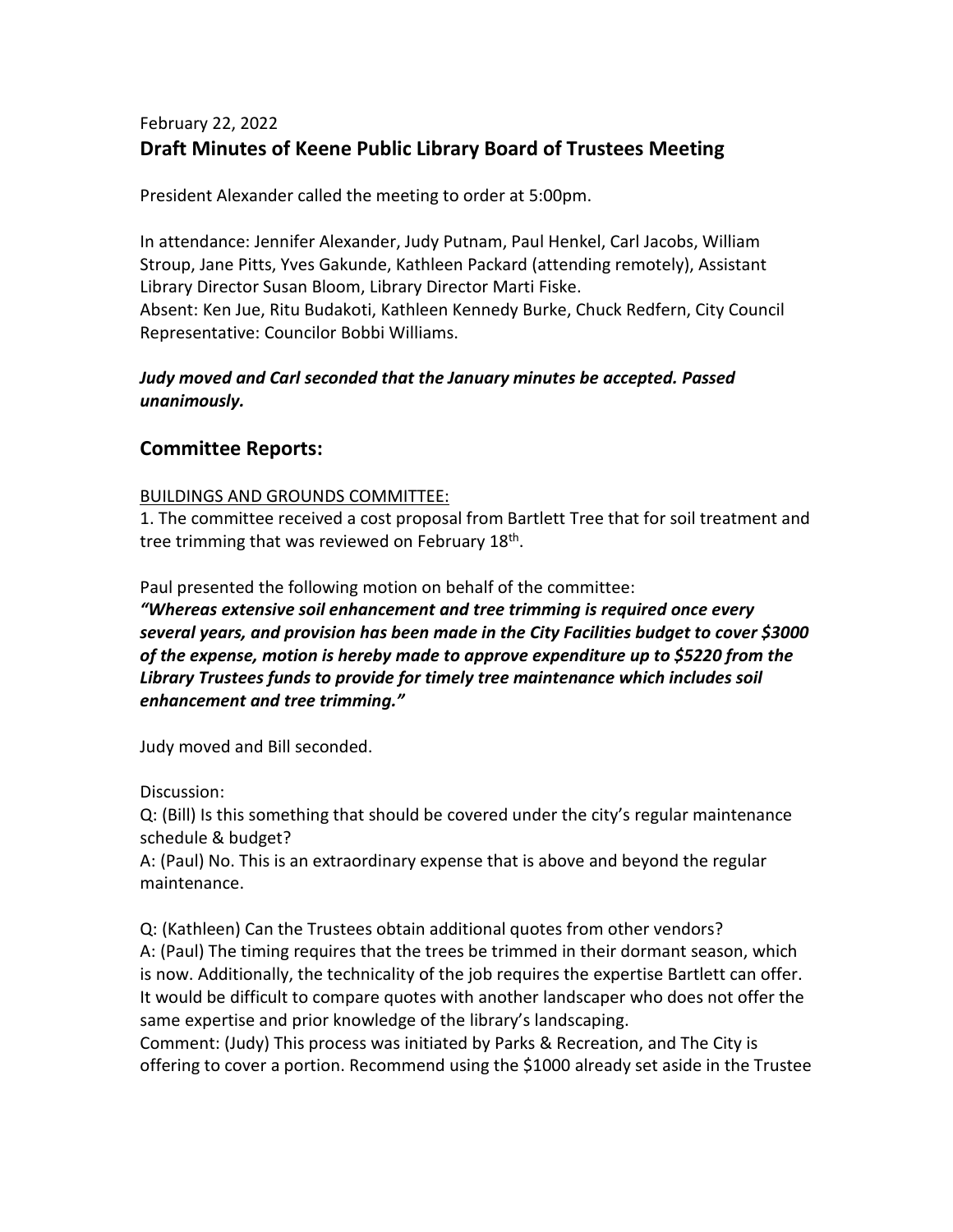budget for landscaping and taking the \$4220 earned from capital gains on the Investment Account to pay the \$5220. **Vote taken. Motion passed unanimously.**

2. Purchase of additional microphones - Nik Morton of the City IT Department has been acting as a consultant in determining audio Visual needs in Cohen Hall and Heberton Hall. He has arranged to loan us an improved mixer so we can evaluate it over the next 60 days. It has capacity for accepting input from the additional microphones we need to allow panel discussions and for effectively conducting meetings. The microphones needed are:

2 Additional cabled microphones Shure SM58 - \$99/each - \$198/SubTotal 3 Shure SLX24/SM58 Wireless Handheld Microphone System - \$599/each - \$1797/SubTotal Total cost: \$1995.00

There is some money earmarked for AV improvement and it is believed this is an appropriate expenditure of a portion of those funds. The Buildings and Grounds Trustees voted to recommend the Board purchase these additional microphones.

# **Motion:** *Recommend that the Board fund this purchase.* **Vote taken. Motion passed unanimously.**

## FINANCE COMMITTEE:

1.**Motion:** *Move the Board accept \$6960 distribution from New Hampshire Charitable Foundation.*

**Vote taken. Motion passed unanimously.**

2. Balance of the endowment is currently \$191K

3. Donation money has been moved from Lipsky account and portfolio allocation percentages rebalanced accordingly.

5:25pm - Paul Henkel excused himself from the meeting. No longer have quorum.

## COMMUNITY OUTREACH COMMITTEE:

Met and discussed the following ideas:

a. Concept and impact of library fines for patrons. Ongoing.

b. Conducting a Survey of different stakeholders. Survey would be integrated with Strategic Planning's work to avoid duplication.

c. How can the library to participate in some way in the family literacy nights at the Keene schools in May that will hold events like in-person author visits.

d. Library booth at the Earth Day event at the Monadnock CO-OP. (April 23<sup>rd</sup>)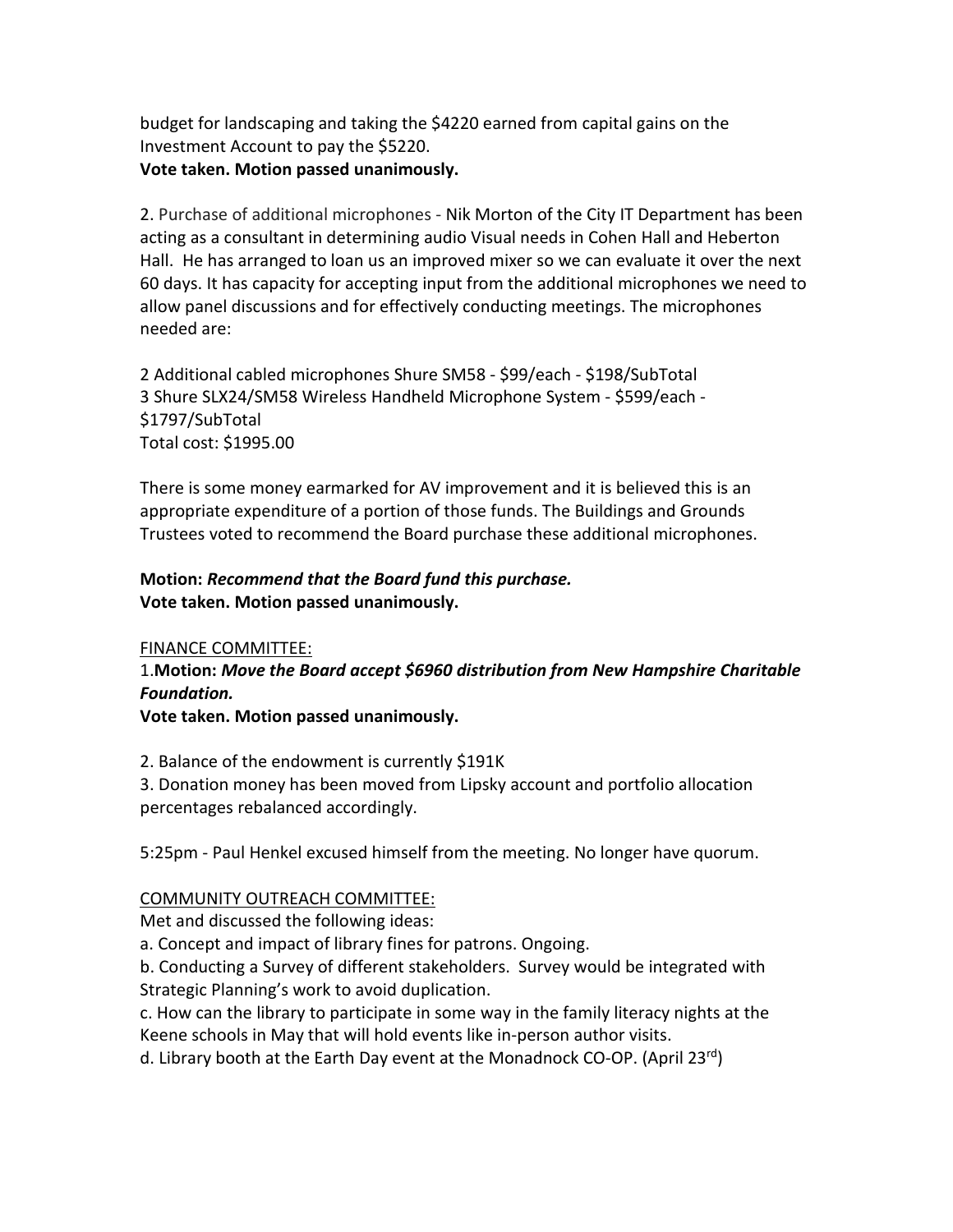## LONG RANGE PLANNING COMMITTEE:

With the pandemic ongoing, we are still not ready to formulate a grander vision plan, however, it is a good time to look at what goals were set in the short-term process and measure what has been accomplished to date against these goals. Harwood training will help integrate this assessment into a longer-range plan when ready.

Request: Could Finance research the cost of a professional group facilitator?

### FINE ARTS COMMITTEE:

Did not meet. Scheduled to meet in April.

#### POLICY COMMITTEE:

1. The Non-monetary gifts policy was presented for Board review.

#### Discussion:

(Judy) Wording reads, "…accept unrestricted gifts", but gifts could also have restrictions that come with them. Suggestion: remove the word "unrestricted" so it should just read "gifts"

(Susan): Wording says "personal property" but gifts may go beyond that so committee should review this language.

Board could not vote to accept the policy with the changes because we lost quorum, so it was tabled for re-presentation at the next board meeting.

2. Three policies are still under review with the City Attorney's office:

- Displaying art
- Exhibits
- Bulletin boards

#### FRIENDS OF THE KEENE PUBLIC LIBRARY UPDATE:

Judy will be our quarterly liaison to the Friends for one year.

Susan Bloom and Gail Zachariah attended the last meeting.

The Friends are planning for a website to work on growing their community presence. Their governance committee is looking at their operating agreements.

They plan to participate in an upcoming volunteer fair.

Have not received enough books to justify holding a spring book sale so they will not hold one.

They plan to participate in Library Giving Day on April  $6<sup>th</sup>$ .

#### HORATIO COLONY MUSEUM:

No new report.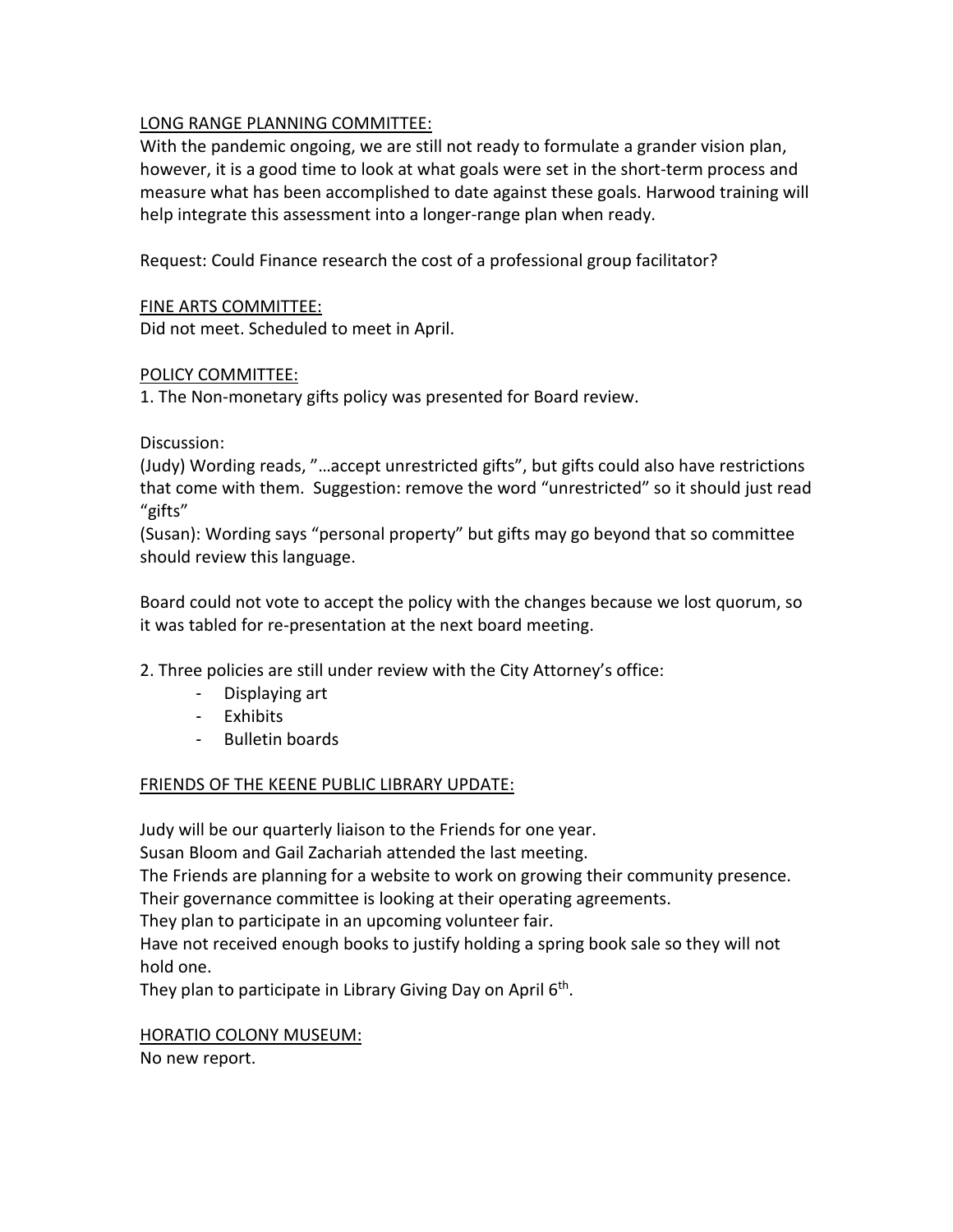#### DIRECTOR'S REPORT:

Marti solicited the Board's preferred colors for the outdoor book locker. The Board advised the following preferences: 1. Fir Green, 2. Jet Black, 3. Cardora Brown, 4. Gray smoke.

Marti presented the Board with a graph of some statistics that provide a sense of how the library is doing in different areas for pandemic recovery. The graph illustrated the differences between figures from the last full pre-pandemic year FY19, to the first full pandemic year FY21, as well as provided a projection to the end of FY22. We are looking to see higher numbers in the summer, but for FY2022 some numbers are still on track to be below FY19 and FY21. Circulation has decreased - this is in step with national trends but other services usage (such as virtual programming) is going up. Programs draw people in which impacts circulation. We will run slightly more programs than we did in FY21. Computer usage is going up. Meeting room usage has increased. Revenue estimates are projected to be up from public printing and room rental, but still diminished from fines and non-resident card cost centers.

See \*Attachment to February minutes for the entire Director's Report.

Gail Zachariah has applied for the following two grants: "Eisner Graphic Novel Grant for Libraries" "Stephen T. Riedner Grant for Life Enhancing Library Programs for People Living with Demnentia"

#### OLD BUSINESS:

Ideas for Staff appreciation – another PD day. Please keep thinking about new ideas. Staff would like to get to know the Trustees better and Trustees would also welcome the opportunity to get to know the staff.

NEW BUSINESS: None.

Meeting adjourned 6:05pm.

*Respectfully submitted,*

Jane Pitts, Trustee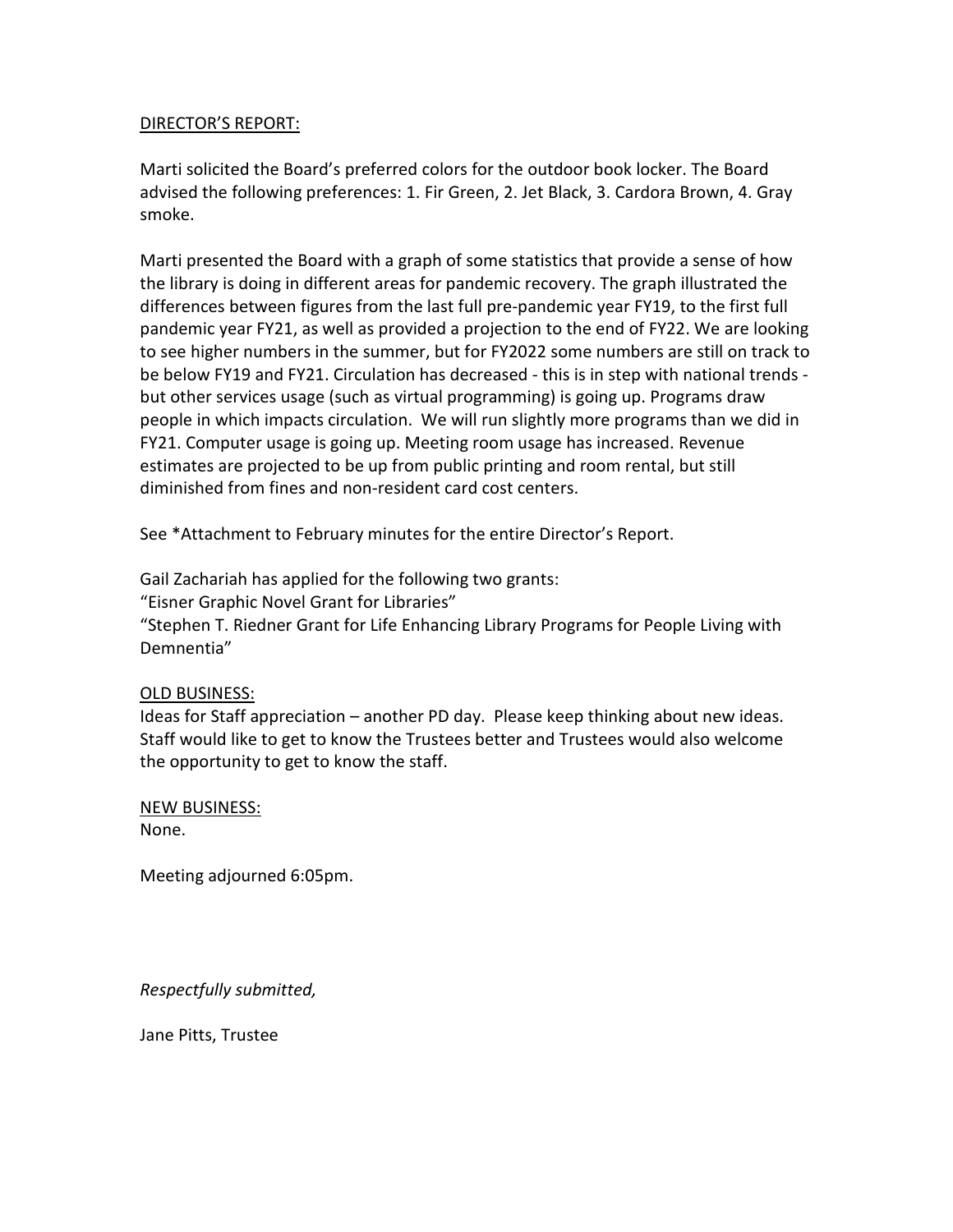#### \*ATTACHMENT TO FEBRUARY MINUTES

#### **Director's Report**

February 2022

**IT Support:** IT and Library staff met on February 3<sup>rd</sup> to discuss the Library's IT support. IT will not pursue making any changes in support. In preparation for our meeting with the IT Director, I asked the Digital Services Librarian to sketch out all of her duties and how much time they took her. The review showed that she currently spends 30% of her 32 hours per week doing hardware support. She does this work side by side with IT staff and before the IT department is called, greatly reducing the number of items that are forwarded to them. Her other duties include maintaining the website and the Integrated Library System (catalog and circulation), troubleshooting database access issues, assisting patrons with technology, and working on the Reference desk. The two departments plan to meet more regular to discuss work, upcoming projects and trends in technology that may lead to changes in Library technology.

#### **Changes in statistics/revenues:**

The graph below highlights the differences between the last full pre-pandemic year and last pandemic fiscal years. The asterisk mark lines with potential revenues.

|                    | <b>FY19</b> | <b>FY21</b> | % decrease |
|--------------------|-------------|-------------|------------|
| Circulation*       | 230,172     | 164,377     | $29*$      |
| <b>Visits</b>      | 154,735     | 73,653      | 52         |
| $#$ Programs       | 957         | 477         | 50         |
| Program attendance | 13,198      | 7,187       | 46         |
| Computer usage*    | 15,139      | 2,546       | $83*$      |
| # Cardholders*     | 15,604      | 13,413      | $14*$      |
| Outside Meetings*  | 53          |             | $96*$      |
| Outside meeting    | 660         | 31          | 95         |
| attendance         |             |             |            |

Revenue changes FY19/F21

|                   | <b>FY19</b> | <b>FY21</b> | % decrease |
|-------------------|-------------|-------------|------------|
| Public printing   | <b>NA</b>   | 1756        | NA         |
| Nonresident cards | 17,873      | 16,352      |            |
| Overdue fines     | 19,530      | 5,128       | 74         |
| Room rental*      | 360         |             | 100        |
|                   |             |             |            |

\*Rentals had been budgeted at \$3,500 in FY20 in expectation of income after renovations completed.

**Human Service Organizations:** The Library's new office hours program is attracting some attention. I was contacted by a Librarian in Lewiston, Maine who is interested in